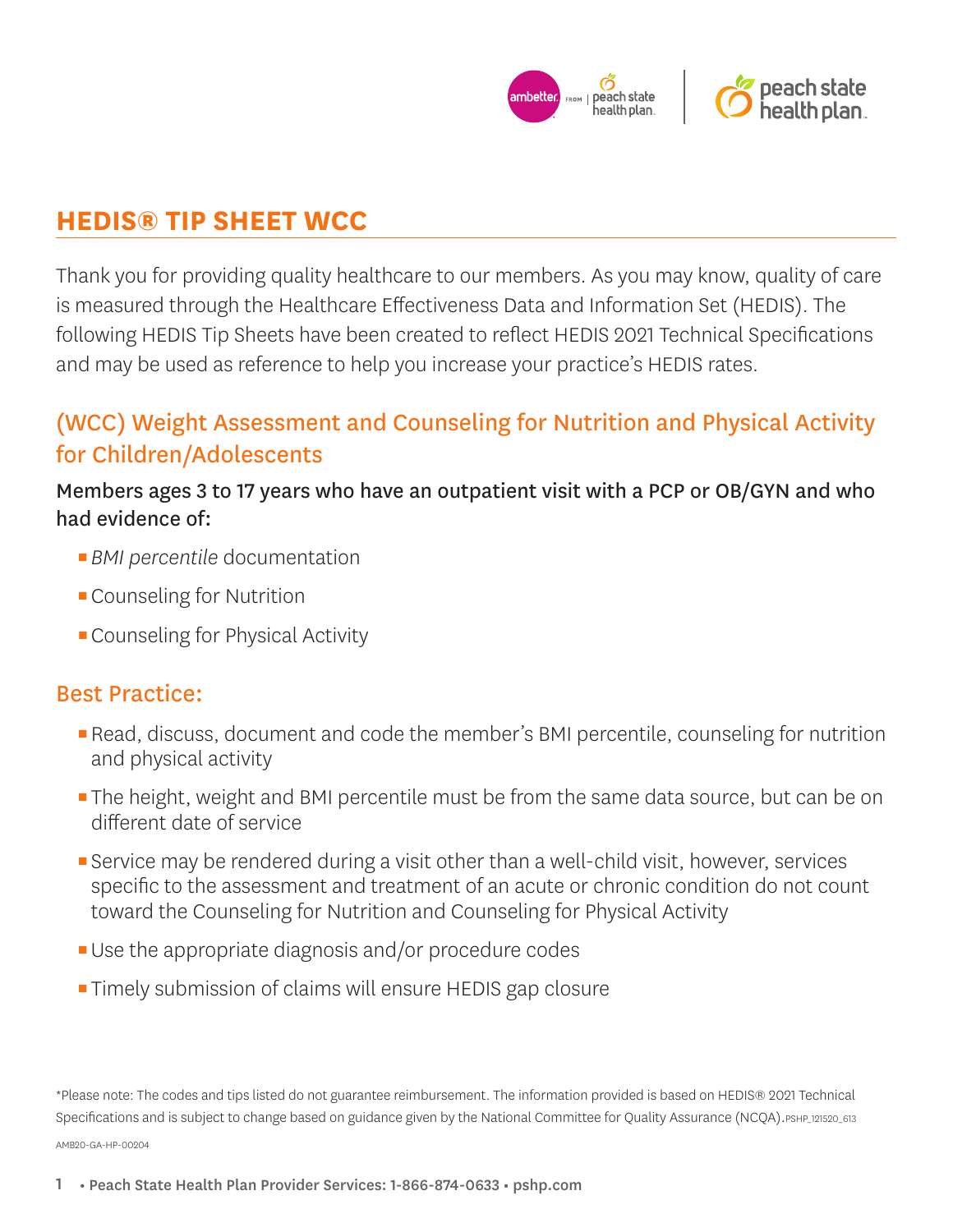



## BMI Percentile

#### Vital Documentation

- **Documentation must include height, weight and** BMI Percentile
	- BMI percentile documented as a value (e.g., 85th percentile)
	- BMI percentile plotted on an ageappropriate growth chart
- Member collected biometric values (height, weight, BMI percentile) collected by a PCP or Specialist providing primary care services
- **EXEC** Telehealth/Virtual visits are acceptable

#### Reminder:

- \* Ranges and thresholds do not meet requirements
- \* Documentation of BMI value only does not meet requirement
- \* Documentation of height and weight only does not meet requirement

## ICD-10-CM:

Z68.51 - Body Mass Index (BMI) pediatric, less than 5th percentile for age

Z68.52 - Body Mass Index (BMI) pediatric, 5th percentile to less than 85th percentile for age

Z68.53 - Body Mass Index (BMI) pediatric, 85th percentile to less than 95th percentile for age

Z68.54 - Body Mass Index (BMI) pediatric, greater than or equal to 95th percentile for age

## Counseling for Nutrition

### Vital Documentation

## Codes

- Must include a note indicating the date and at least one of the following
	- Discussion of current nutrition behaviors (e.g., eating habits, dieting behaviors).
	- Checklist indicating nutrition was addressed.
	- Counseling or referral for nutrition education
	- Member received educational materials on nutrition during a face-to-face visit.
	- Anticipatory guidance for nutrition.
	- Weight or obesity counseling
- **The examples of "eating a wide variety of foods", or** "eats 3 balanced meals per day" do meet criteria as they indicate nutrition behaviors
- **EXEC** Telehealth/Virtual visits are acceptable

| ICD-10-CM | <b>CPT</b> | <b>HCPCS</b>  |
|-----------|------------|---------------|
| 771.3     | 97802      | G0270, G0271, |
|           | 97803      | G0447. S9449. |
|           | 97804      | S9452, S9470  |

#### Reminder:

\* Documentation of a member's appetite does not meet requirement

\* A physical exam finding or observation alone (e.g., wellnourished) does not meet requirement

\*Please note: The codes and tips listed do not guarantee reimbursement. The information provided is based on HEDIS® 2021 Technical Specifications and is subject to change based on guidance given by the National Committee for Ouality Assurance (NCOA). PSHP\_121520\_613 AMB20-GA-HP-00204